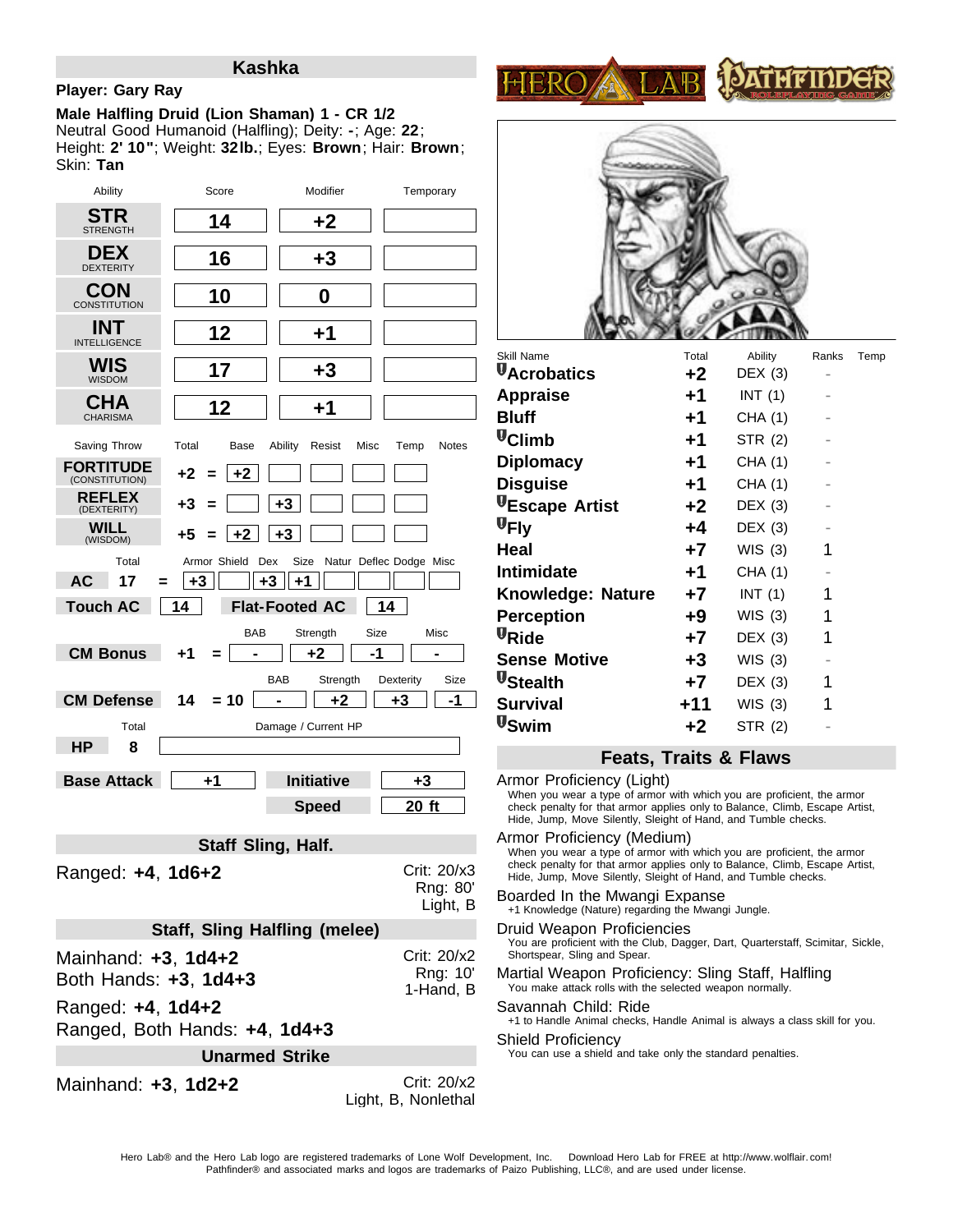## **Total Weight Carried: 20.305/131.25lbs, Light Load**

**(Light: 43.5lbs, Medium: 87lbs, Heavy: 131.25lbs)** Bag, Waterproof (11 @ 12.25 lbs) *<In: Saddlebags* 0.125lbs *(6 @ 28.375 lbs)>* Bedroll *<In: Bag, Waterproof (11 @ 12.25 lbs)>* 1.25lbs Bullets, Sling x30 *<In: Pouch, belt (2 @ 5.18 lbs)>* 0.1lbs Case, map or scroll (9 @ 1.68 lbs) *<In: Pouch, belt (2 @ 5.18 lbs)>* Coffee (per cup) x2 *<In: Bag, Waterproof (11 @* 0.5lbs *12.25 lbs)>* Coffee, Mwangi (per cup) x4 *<In: Bag, Waterproof* 0.5lbs *(11 @ 12.25 lbs)>* Cooking kit *<In: Saddlebags (6 @ 28.375 lbs)>* 2lbs 0.5lbs Explorer's Outfit (Free) *<In: Bag, Waterproof (11 @ 12.25 lbs)>* Fishhook *<In: Case, map or scroll (9 @ 1.68 lbs)>* Flint and steel *<In: Case, map or scroll (9 @ 1.68 lbs)>* Garlic *<In: Bag, Waterproof (11 @ 12.25 lbs)>* 1lb Hot Weather Outfit **1lb** Kahve (per cup) *<In: Bag, Waterproof (11 @ 12.25 lbs)>* Money *<In: Case, map or scroll (9 @ 1.68 lbs)>* 0.18lbs 0.5lbs Parchment (sheet) x2 *<In: Case, map or scroll (9 @ 1.68* Pouch, belt (2  $\omega$  5.18 lbs) 0.125lbs Rations, trail (per day) x2 *<In: Bag, Waterproof (11* 0.25lbs *@ 12.25 lbs)>* Rope, silk (50 ft.)*<In: Saddlebags (6 @ 28.375 lbs)>* 5lbs Saddlebags (6 @ 28.375 lbs) *<In: Dropped to Ground* 8lbs *(2 @ 37.875 lbs)>* Saw *<In: Saddlebags (6 @ 28.375 lbs)>* 2lbs Scroll: Charm Animal *<In: Case, map or scroll (9 @ 1.68* - *Staff Sling, Half.* 1.5lbs Staff, Sling Halfling (melee) *<In: Dropped to Ground* 1.5lbs *(2 @ 37.875 lbs)>* String (50') *<In: Case, map or scroll (9 @ 1.68 lbs)>* 0.5lbs Sunrod *<In: Case, map or scroll (9 @ 1.68 lbs)>* 1lb Tea, Night *<In: Bag, Waterproof (11 @ 12.25 lbs)>* Tent, Small *<In: Saddlebags (6 @ 28.375 lbs)>* 5lbs Tindertwig *<In: Case, map or scroll (9 @ 1.68 lbs)>* Tobacco *<In: Bag, Waterproof (11 @ 12.25 lbs)>* 2lbs Torch x4 *<In: Bag, Waterproof (11 @ 12.25 lbs)>* 1lb Vermin repellent *<In: Case, map or scroll (9 @ 1.68 lbs)>* Waterskin x2 *<In: Saddlebags (6 @ 28.375 lbs)>* 1lb Wolfsbane *<In: Bag, Waterproof (11 @ 12.25 lbs)>* Wooden Armor

### **Wooden Armor**

 $+3$  Max Dex: +3, Armor Check: -1 Spell Fail: 15%, Light

## **Special Abilities**

#### Animal Companion Link (Ex)

A druid can handle her animal companion as a free action, or push it as a move action, even if she doesn't have any ranks in the Handle Animal skill. The druid gains a +4 circumstance bonus on all wild empathy checks and Handle Animal

# Nature Sense (Ex)

A druid gains a +2 bonus on Knowledge (nature) and Survival checks.

#### Share Spells with Companion (Ex)

At the druid's option, she may have any spell (but not any spell-like ability) she casts upon herself also affect her animal companion. The animal companion must be within 5 feet of her at the time of casting to receive the benefit. If the spell or

# Spontaneous Casting and instantaneous contantantaneous

 $\frac{1}{2}$  for the companion moves farther than  $\frac{1}{2}$  feet away and will not affect the will not affect the set affect the set affect the set affect the set affect the set affect the set affect the set affect the set a A druid can channel stored spell energy into summoning spells that she hasn't summon nature's ally spell of the same level or lower. prepared ahead of time. She can "lose" a prepared spell in order to cast any

#### companion (as a touch range spell) instead of on her animals and herself. A druid and her animals and her animals and her animals and her animals and her animals and her animals and herself. A druid animals and her animals

Halflings love travel and maps. Halflings with this racial trait receive a +2 bonus on Knowledge (geography) and Survival checks. When casting spells or using abilities that provide or enhance movement, halflings treat their caster level as +1 higher

# **Experience & Wealth**

Experience Points: **0**/2000 Current Cash: **3 GP, 1 SP,5 CP**

## **Special Abilities**

### Warslinger

Halflings are experts at the use of the sling. Halflings with this racial trait can reload a sling as a free action. Reloading a sling still requires two hands and provokes attacks of opportunity. This racial trait replaces the sure-footed racial

# Wild Empathy +2 (Ex)

A character can improve the attitude of an animal. This ability functions just like a Diplomacy check made to improve the attitude of a person. The character rolls 1d20 and adds her class level and her Charisma modifier to

# **Tracked Resources**

Bullets, Sling



Staff, Sling Halfling (melee)

# Intelligence score of 1 or 2, but she takes a -4 penalty on the check. **Languages**

Common **Halfling** Druidic **Polyglot** Elven

**Modification from Lion Shaman**: A lion shaman can use wild empathy with

## **Spells & Powers**

### **Druid (Lion Shaman) Spell DC: 13 + spell level**

Melee Touch +3 Ranged Touch +4

Maximum Druid (Lion Shaman) spells per day: **3/\***x0; **2**x1

Druid (Lion Shaman) 0: Purify Food and Drink (DC 13), Detect Magic, Stabilize

Druid (Lion Shaman) 1: Touch of the Sea, Entangle (DC 14)

## **Companions**

## **Amra (Animal Companion) (Animal Companion), Female Lion - CL2 - CR 2**

STR **13** (+1), DEX **17** (+3), CON **13** (+1), INT **2** (-4), WIS **15** (+2), CHA **10** (0);Fortitude **+4**, Reflex **+6**, Will **+2**

HP: 11/11; Init: +3; Speed: 40 feet Attack Bonus: +1; Armor Class: 15 / 13Tch / 12Fl

Acrobatics **+7**, Perception **+6**, Stealth **+11**

Bite (Lion) **+2**, **1d6+1**, 20/x2 Claw x2 (Lion) **+2 x2**, **1d4+1**, 20/x2 Rake x2 (Lion) **+2 x2**, **1d4+1**, 20/x2 Unarmed Strike **+2**, **1d3+1**, 20/x2

Special: +4 Stealth in Undergrowth (Ex), Come [Trick], Defend [Trick], Fighting [Trick], Guard [Trick], Heel [Trick], Low-Light Vision, Scent (Ex)